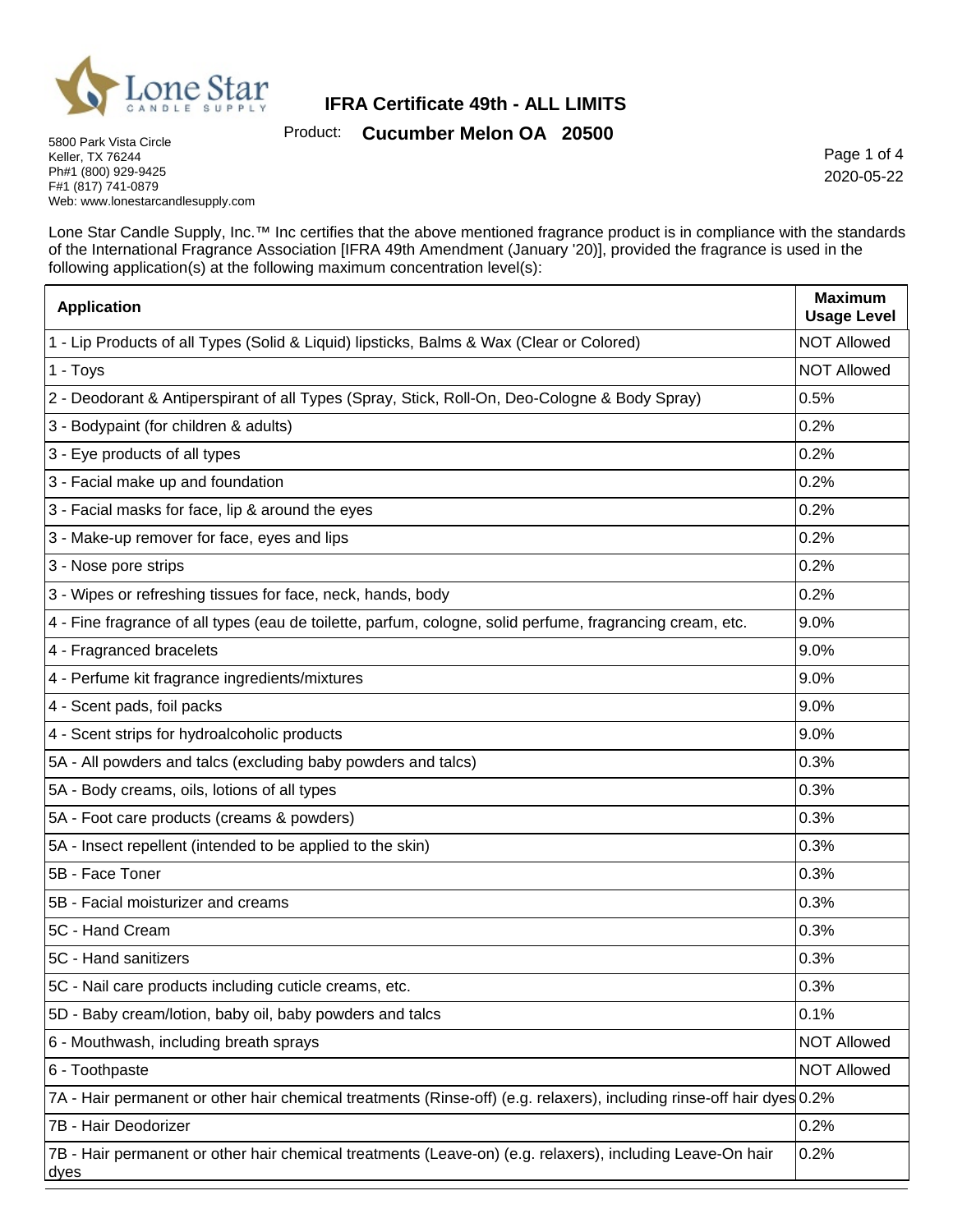

Product: **Cucumber Melon OA 20500**

5800 Park Vista Circle Keller, TX 76244 Ph#1 (800) 929-9425 F#1 (817) 741-0879 Web: www.lonestarcandlesupply.com

Page 2 of 4 2020-05-22

| <b>Application</b>                                                                                                                             | <b>Maximum</b><br><b>Usage Level</b> |
|------------------------------------------------------------------------------------------------------------------------------------------------|--------------------------------------|
| 7B - Hair sprays of all types (pumps, aerosol sprays, etc.)                                                                                    | 0.2%                                 |
| 7B - Hair styling aids Non-Sprays (mousse, gels, leave in conditioners)                                                                        | 0.2%                                 |
| 7B - Shampoo - Dry (waterless shampoo)                                                                                                         | 0.2%                                 |
| 8 - Baby Wipes                                                                                                                                 | 0.1%                                 |
| 8 - Intimate wipes                                                                                                                             | 0.1%                                 |
| 8 - Tampons                                                                                                                                    | 0.1%                                 |
| 8 - Toilet Paper (wet)                                                                                                                         | 0.1%                                 |
| 9 - All depilatories (including facial) and waxes for mechanical hair removal                                                                  | 0.6%                                 |
| 9 - Baby wash, bath, shampoo                                                                                                                   | 0.6%                                 |
| 9 - Bar Soap                                                                                                                                   | 0.6%                                 |
| 9 - Bath gels, foams, mousses, salts, oils and other products added to bathwater                                                               | 0.6%                                 |
| 9 - Body washes and shower gels of all types                                                                                                   | 0.6%                                 |
| 9 - Cleanser for face, eyes and lips                                                                                                           | 0.6%                                 |
| 9 - Conditioner (rinse-off)                                                                                                                    | 0.6%                                 |
| 9 - Foot care products (feet are placed in a bath for soaking)                                                                                 | 0.6%                                 |
| 9 - Liquid soap                                                                                                                                | 0.6%                                 |
| 9 - Shampoo of all type                                                                                                                        | 0.6%                                 |
| 9 - Shampoos for pets                                                                                                                          | 0.6%                                 |
| 9 - Shaving creams of all types (stick, gels, foams, etc.)                                                                                     | 0.6%                                 |
| 10A - Dry cleaning kits                                                                                                                        | 0.6%                                 |
| 10A - Fabric softeners of all types including fabric softener sheets                                                                           | 0.6%                                 |
| 10A - Floor wax                                                                                                                                | 0.6%                                 |
| 10A - Fragranced oil for lamp ring, reed diffusers, pot-pourri, etc.                                                                           | 0.6%                                 |
| 10A - Hand dishwashing detergent (including concentrates)                                                                                      | 0.6%                                 |
| 10A - Hand wash laundry detergent (including concentrates)                                                                                     | 0.6%                                 |
| 10A - Hard surface cleaners of all types (bathroom and kitchen cleansers, furniture polish, etc.)                                              | 0.6%                                 |
| 10A - Household cleaning products, leather cleaning wipes, stain removers, fabric enhancing sprays,                                            | 0.6%                                 |
| 10A - Household cleaning products, other types including fabric cleaners, soft surface cleaners, carpet<br>cleaners, furniture polishes sprays | 0.6%                                 |
| 10A - Household cleaning products, treatment products for textiles (starch sprays, fabric treated with<br>fragrances after wash, deodorizers)  | 0.6%                                 |
| 10A - Laundry pre-treatment of all types (e.g. paste, sprays, sticks)                                                                          | 0.6%                                 |
| 10A - Machine laundry detergents with skin contact (e.g. liquids, powders) including concentrates                                              | 0.6%                                 |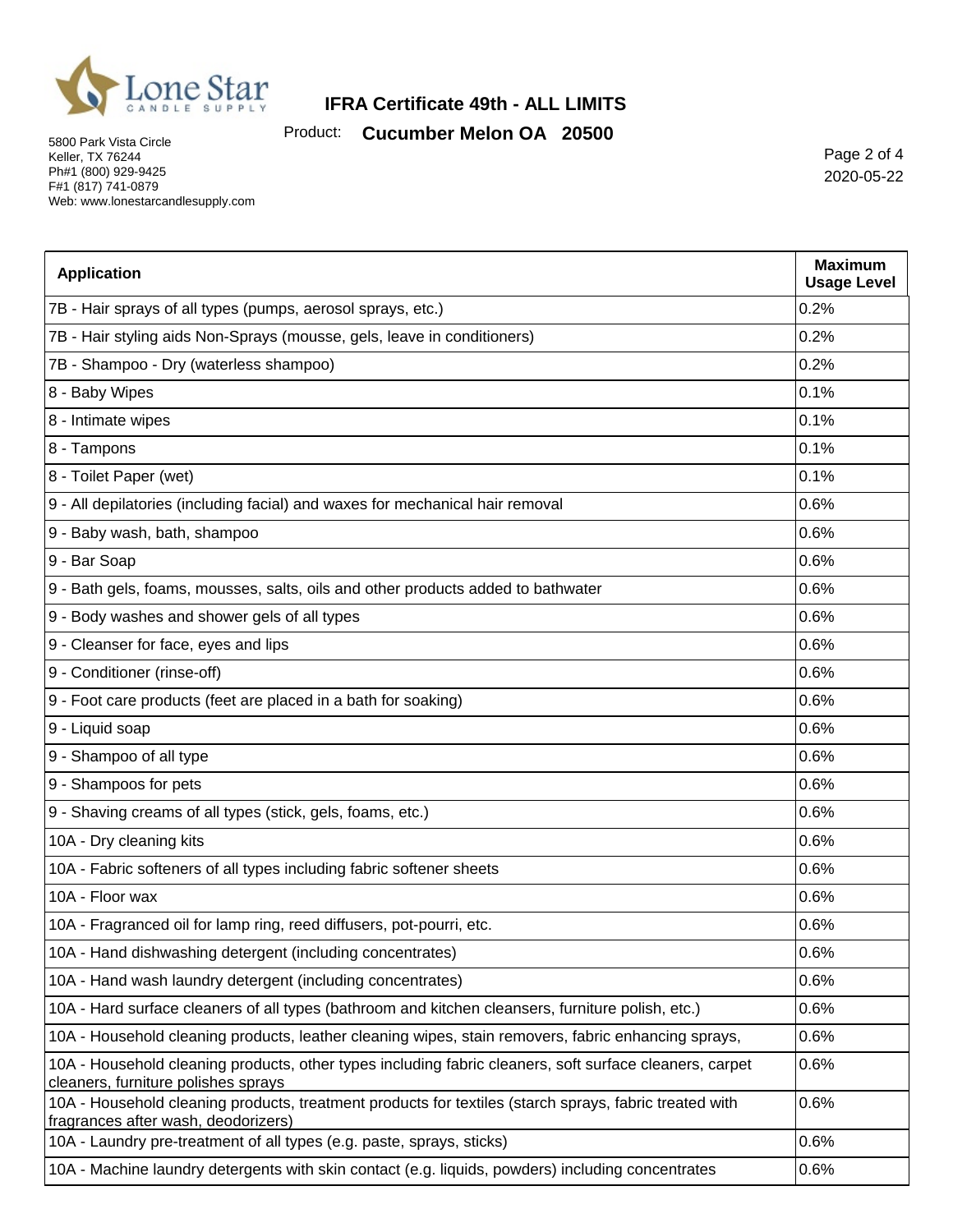

Product: **Cucumber Melon OA 20500**

5800 Park Vista Circle Keller, TX 76244 Ph#1 (800) 929-9425 F#1 (817) 741-0879 Web: www.lonestarcandlesupply.com

Page 3 of 4 2020-05-22

| <b>Application</b>                                                                                                                  | <b>Maximum</b><br><b>Usage Level</b> |
|-------------------------------------------------------------------------------------------------------------------------------------|--------------------------------------|
| 10A - Odored distilled water (that can be added to steam irons)                                                                     | 0.6%                                 |
| 10A - Toilet seat wipes                                                                                                             | 0.6%                                 |
| 10B - Aerosol/spray insecticides                                                                                                    | 4.0%                                 |
| 10B - Air freshener sprays, including aerosol and pump                                                                              | 4.0%                                 |
| 10B - Sprays (of all types) applied to animals                                                                                      | 4.0%                                 |
| 11A - Adult incontinence pant, pad                                                                                                  | 0.1%                                 |
| 11A - Diapers (baby & adult)                                                                                                        | 0.1%                                 |
| 11A - Feminine hygiene conventional pads, liners, interlabial pads                                                                  | 0.1%                                 |
| 11A - Toilet paper (dry)                                                                                                            | 0.1%                                 |
| 11B - Facial masks (paper/protective) e.g. surgical masks not used as medical device                                                | 0.1%                                 |
| 11B - facial tissues (dry tissues)                                                                                                  | 0.1%                                 |
| 11B - Fertilizers, Solid (pellet or powder)                                                                                         | 0.1%                                 |
| 11B - Napkins                                                                                                                       | 0.1%                                 |
| 11B - Paper towels                                                                                                                  | 0.1%                                 |
| 11B - Scented socks, gloves                                                                                                         | 0.1%                                 |
| 11B - Tights with moisturizers                                                                                                      | 0.1%                                 |
| 11B - Wheat bags                                                                                                                    | 0.1%                                 |
| 12 - Air delivery systems                                                                                                           | No Restriction                       |
| 12 - Air fresheners and fragrancing of all types (Concentrated Aerosol metered doses, plug-ins, closed<br>systems, solid substrate) | No Restriction                       |
| 12 - Air fresheners and fragrancing of all types (incense, liquid refills (Cartridge), air freshening crystals)                     | No Restriction                       |
| 12 - Air fresheners and fragrancing of all types (membrane delivery, electical, powders, fragrancing sachets) No Restriction        |                                      |
| 12 - Candles of all types (including encased)                                                                                       | No Restriction                       |
| 12 - Cat litter                                                                                                                     | No Restriction                       |
| 12 - Cell phone cases                                                                                                               | No Restriction                       |
| 12 - Deodorizers/maskers not intended for skin contact (e.g. fabric drying machine deodorizers, carpet<br>powders)                  | No Restriction                       |
| 12 - Dishwash detergent and deodorizers - for Machine Wash                                                                          | No Restriction                       |
| 12 - Fuels                                                                                                                          | No Restriction                       |
| 12 - Insecticides (e.g. mosquito coil, paper, electrical, for clothing) excluding aerosols/sprays                                   | No Restriction                       |
| 12 - Joss sticks or incense sticks                                                                                                  | No Restriction                       |
| 12 - Laundry detergents with minimal skin contact (e.g. liquid tabs, pods)                                                          | No Restriction                       |
| 12 - Olfactive Board Games                                                                                                          | No Restriction                       |